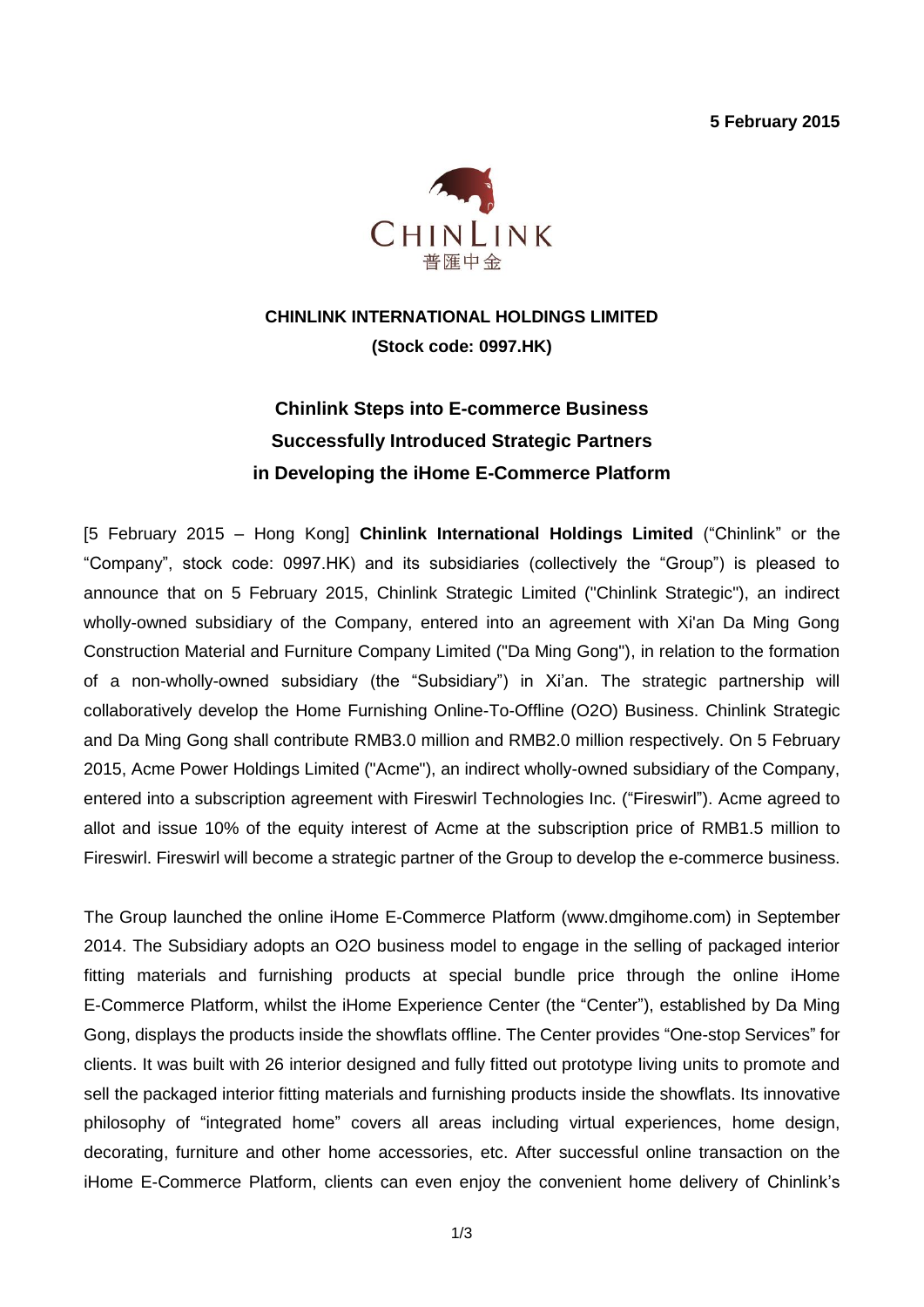logistics services. In addition, the Group entered into a logistics cooperation agreement and financial strategic alliance agreement with Da Ming Gong in October 2012 and September 2013, respectively, to provide logistics consultancy services and financial solution services to tenants of the distribution center operated by Da Ming Gong.

On 5 February 2015, the Group introduced Fireswirl as a strategic partner in developing the e-commerce business. With Fireswirl's advanced technology, industry knowledge and operating experience in the PRC market, it assists the Group to optimize the built iHome E-Commerce Platform, in order to develop the e-commerce business and further provide comprehensive solutions to meet clients' needs.

**Mr. Siu Wai Yip, Executive Director of Chinlink,** said, "the iHome E-Commerce Platform is the first step of Chinlink's e-commerce business. It successfully showcased the Group's integrated management capability in information technology and logistics. We believe that the strategic alliance with Da Ming Gong and Fireswirl enables the Group to accelerate the development of the e-commerce business and further enhance our logistics business, thus providing clients with a more comprehensive one-stop services, while contributing and broadening the Group's revenue base. Looking forward, we will continue to leverage on the Group's advantage in integrated financial logistics services to magnify the synergy effect between business segments, in order to bring sustainable business growth to the Group."

*- End -*

#### **About Chinlink International Holdings Limited**

Chinlink International Holdings Limited engages in the provision of interior decoration work, including interior design and renovation services, and the trading of furniture and fixtures in Hong Kong and Macau. The Company has also successfully rolled out financing guarantee services (including financing guarantee services and relevant consultancy services) and logistics services, together with the provision of other value-added service. In September 2014, the Company had launched the iHome E-Commerce Platform to commence the e-commerce business.

#### **About Xi'an Da Ming Gong Construction Material and Furniture Company Limited**

Xi'an Da Ming Gong Construction Material and Furniture Company Limited principally engaged in the operation of an integrated distribution center of construction material and houseware at the Beisanhuan District Da Ming Gong Construction Material and Houseware Distribution Center in Xi'an. It is a well-known integrated distribution center operator owing a large scale of customers and suppliers base and sources for offline display, and has over 5,000 tenants at present.